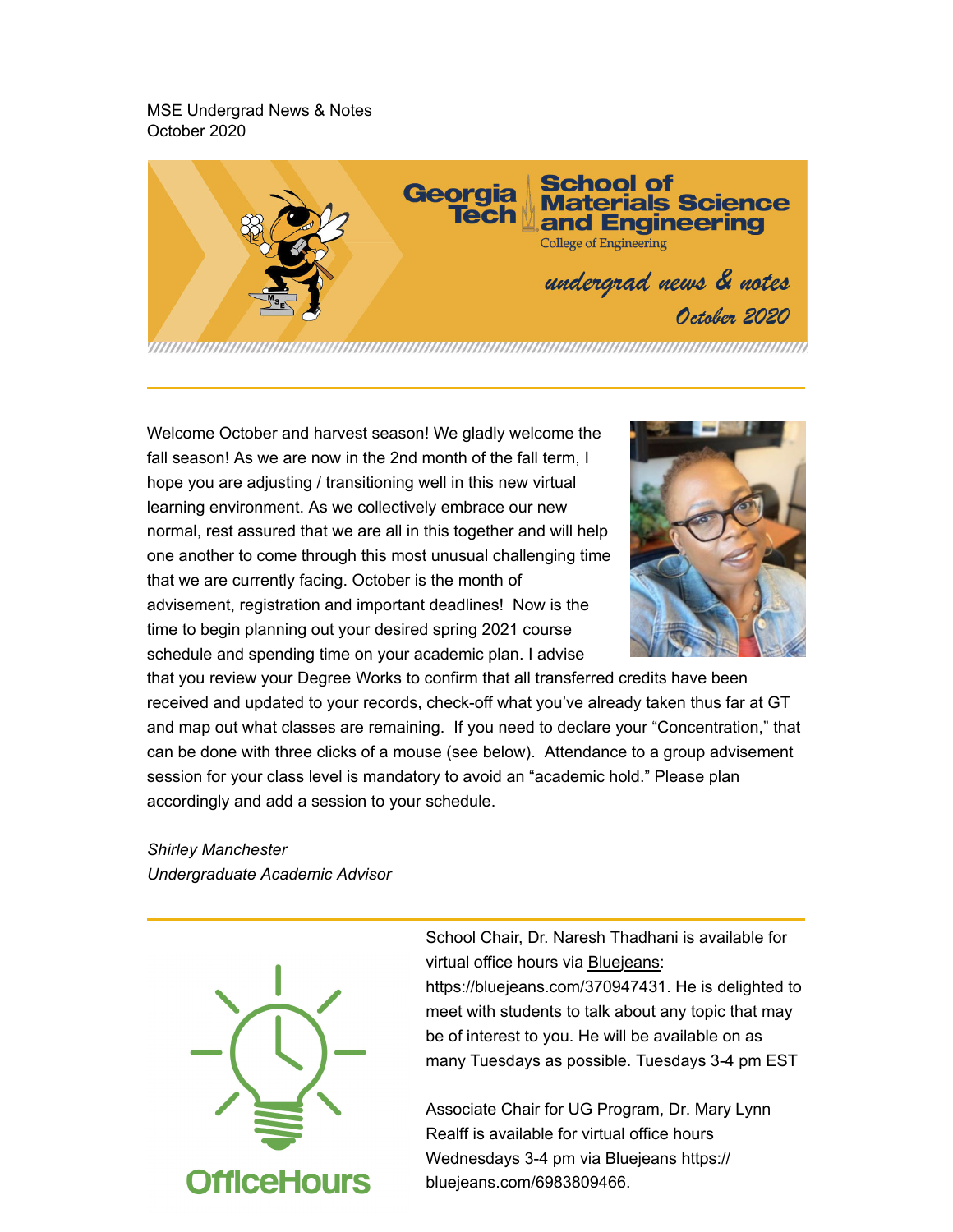**Need to ....**

Declare a Concentration?

Declare/Remove a Minor?





### **Midterm Reports**

Midterm progress report grades are intended to alert you to problems with your academic performance. If you receive an email from me regarding your report, respond accordingly. Frequently asked questions

## **Important Dates**:

October 5-9 - Study Abroad Fair October 24 – Grade Mode Deadline October 24 – Withdrawal Deadline October 24 – Grade Substitute Deadline

IMPORTAN



## **Spring 2021 Class Registration & Advising**

Attendance at a group advisement session is mandatory for **Hold** to be removed.

### **Group Advisement Freshman/Sophomores**

- Session 1, October 8, 11:00-11:45
- Session 2 October 13, 11:00-11:45

#### **Juniors/Seniors**

Session 1, October 27, 11:00-11:45 Session 2, October 29, 11:00-11:45

All sessions will be held virtually via Bluejeans: https:// bluejeans.com/4519687036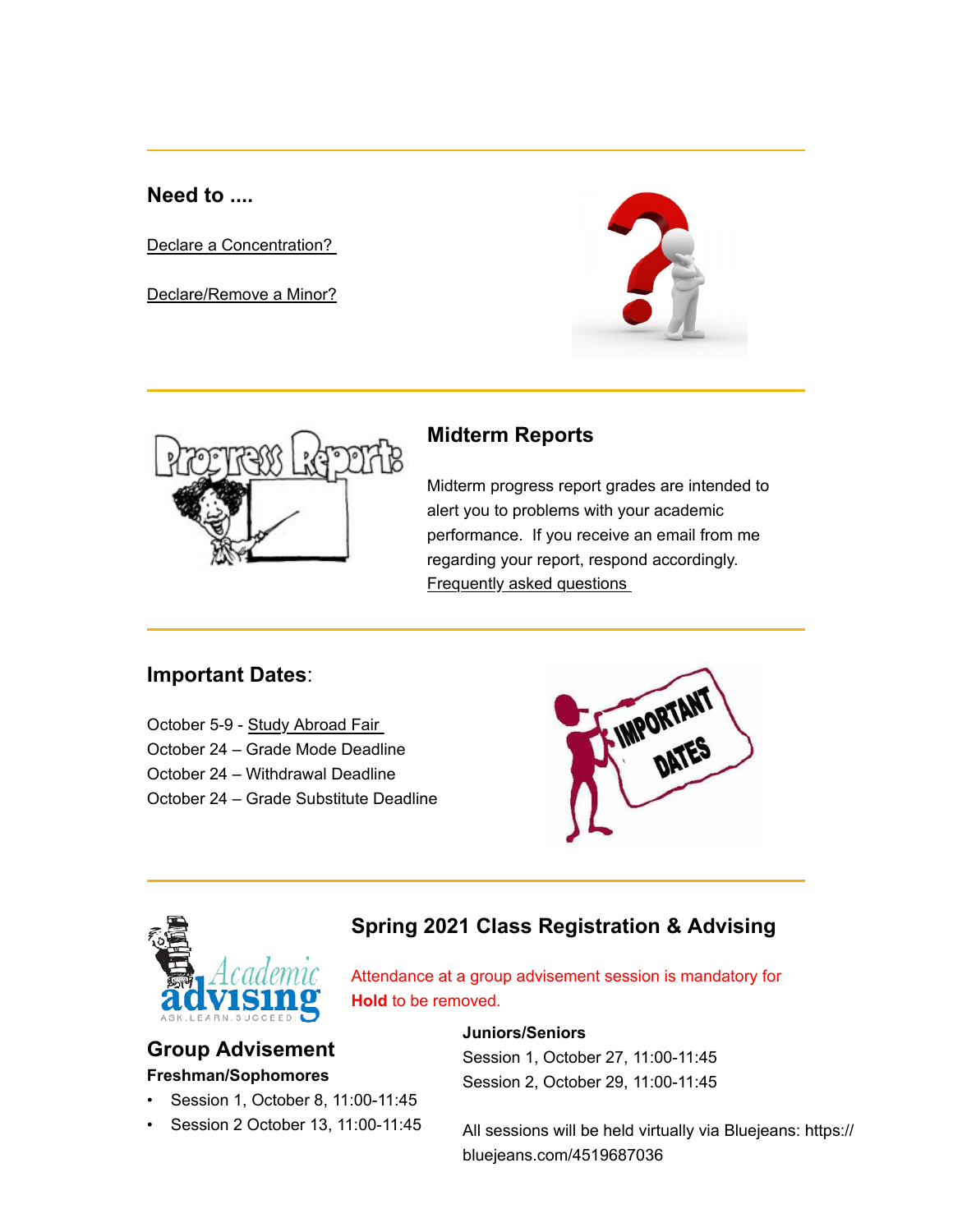November 2 - Schedule of Classes Available **Online** 



November 5 - Time tickets for Phase I Registration will post for all eligible students at 6:00 pm ET

November 9 – December 11 - Phase I Registration for Spring 21



#### **Grade Mode Deadline** - October 24

Last day to change grade mode from letter grade to pass/fail (and vice versa). No changes to audit mode permitted after the last day of registration. Completed forms, including advisor signature, will be accepted through Monday, October 26 by 4:00 pm EST.

#### **Grade Substitution Deadline** - October 24

Last day to apply for Grade Substitution. Forms accepted through Monday, October 26 by 4:00 EST.

#### **Withdrawal Deadline** - October 24

Last day to withdraw from a single course or from school with "W" grades for Fall Semester 2018 by 4:00 pm EST. Students must withdraw from all classes in order to receive a refund.

## **Fall Grad Candidates**

#### **Road to Graduation Checklist:**

- Confirm that your OAG (Online Graduation Application) has been received (application can still be submitted but will incur a late fee)
- Attend GT & MSE Career Fairs (if industry bound)
- Attend GT & MSE Graduate Workshop (if graduate school bound)
- Use CareerBuzz to search for job positions

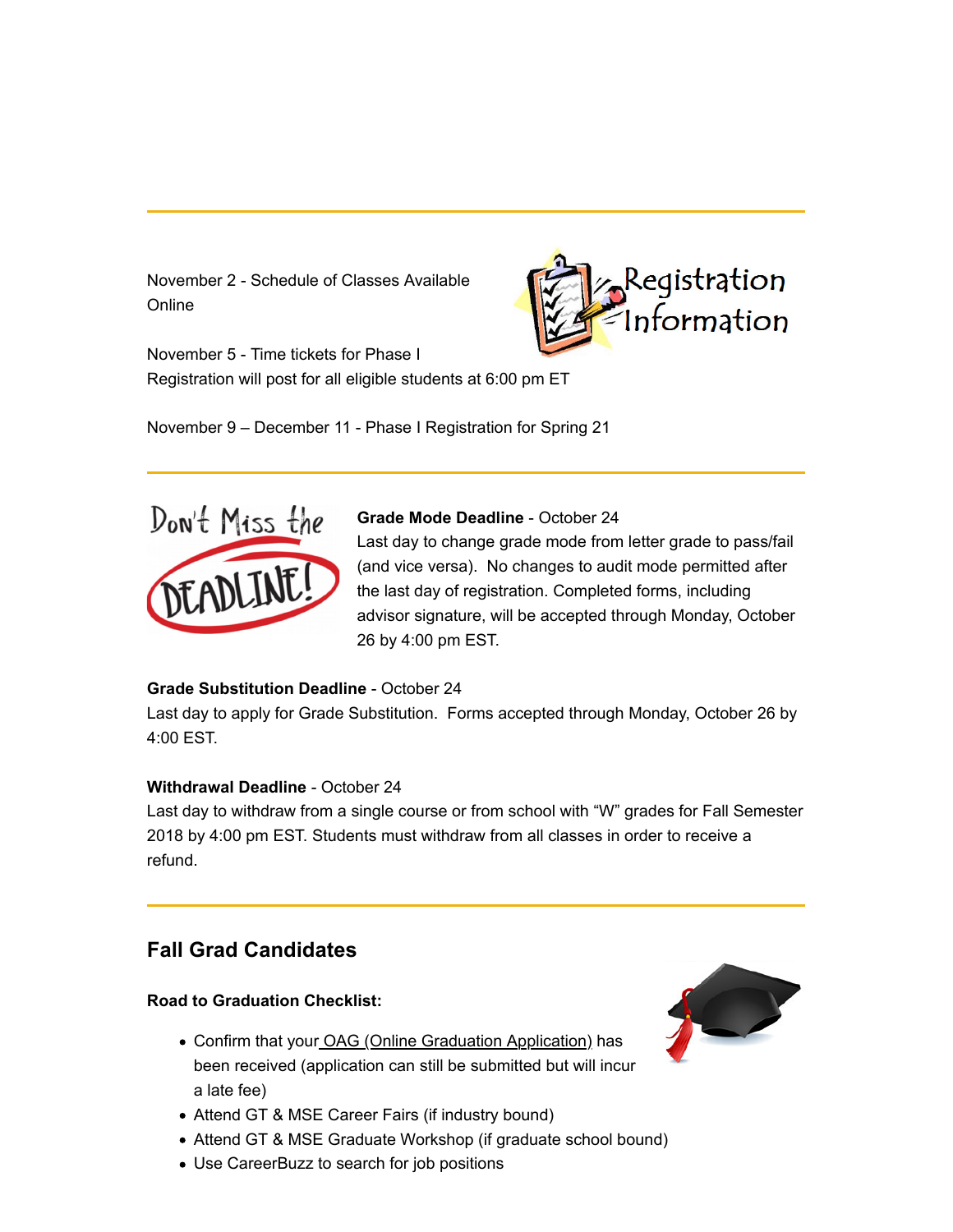- Use Career Advisors in C2D2 for resume/cover letter review
- Attend Career Workshops hosted by C2D2
- Look out for Prof. Mary Lynn's "**Exit Interview**" email and respond accordingly

## **Advisor Link**

Advisor Link is the new Advising Platform and the preferred method to schedule ALL Academic Appointments.



Process to Schedule Advising Appointments:

- Go to www.advisor.gatech.edu
- Select Advisor: Shirley Manchester
- Select Appointment day and time and Appointment reason
- Add Virtual Appointment session to your Calendar

#### Advisor Link Student Resources and Information



Graduate Opportunities Fair fall term

THE ANAK Society of GT is pleased to announce the George Wingfield Semmes Memorial Scholarship Competition. This competition comes with a prize of up to \$10,000. Contact: gtsemmes@gmail.com

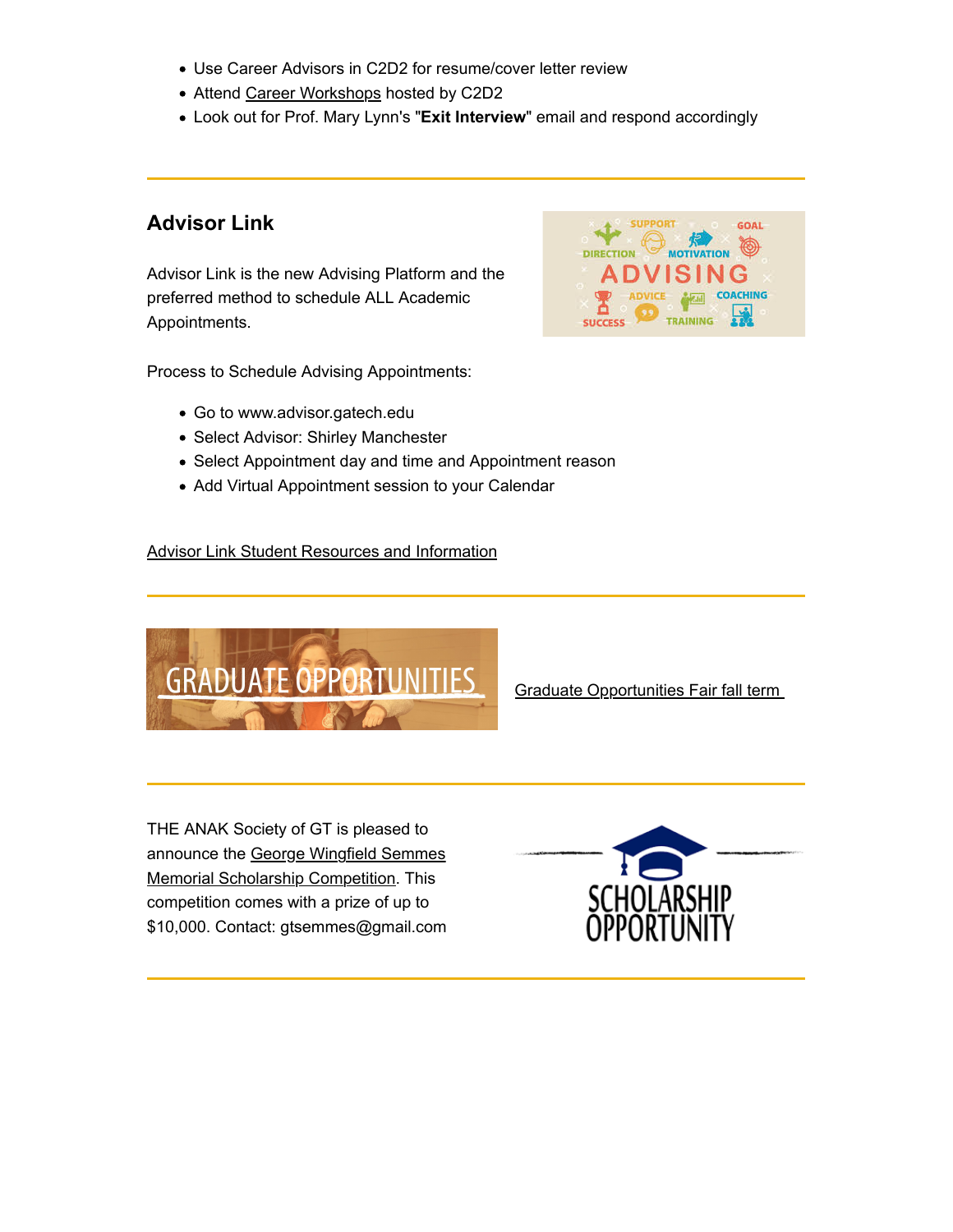# **Considering a Global Internship?**



Check out these opportunities here

Note: Please register your internship if received outside of Georgia Tech

## **What is Career Buzz**?

It's a GT recruitment and management tool for students and alumni to access employment. You will have to set up a profile to get access to Career Fairs, employment opportunities and other campus recruiting events. Visit Career Buzz



Problems with CareerBuzz?



## **Interested in Research?**

#### **Process to initiate UG Research in MSE**

- Create/Update resume
- Email your resume to Tia Williams stating your interest for Research and she will distribute your resume to the MSE faculty listserv
- You can also go onto the MSE website, go to faculty page and email them directly.
- UG Research is not limited to MSE.
- Register your research for Credit/Pay as per your class level. Research Authorization form processing will be done via DocuSign

Questions? Contact Tia Williams

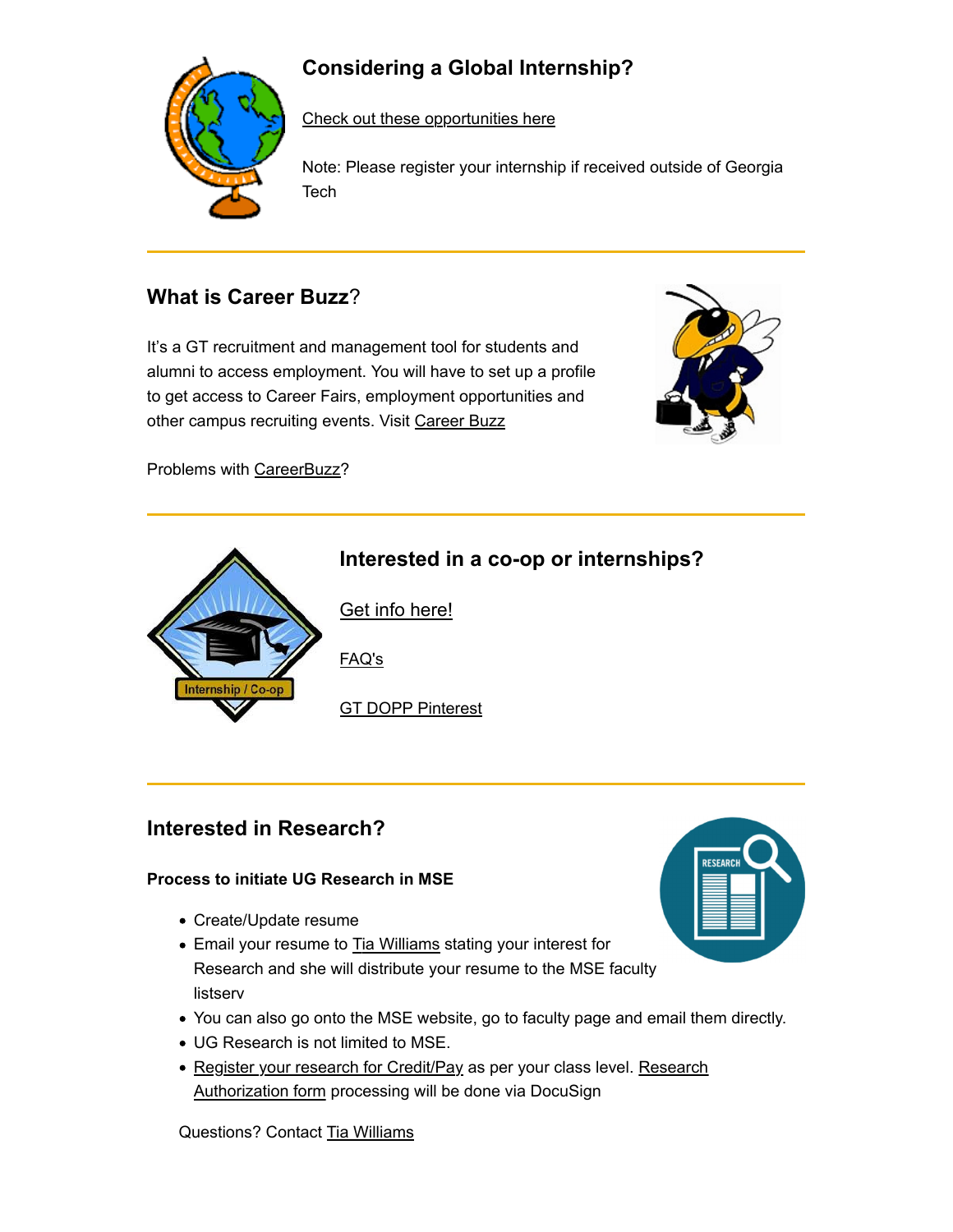

Johnson & Johnson GT Tech Connect Session October 7, 4:00

Come join us for a virtual connect session to learn more about J&J and career opportunities. Access information will be send closer to the event. Register here.

More information session opportunities

### Career Workshops

Interview Tips and How To Pitch Yourself October 1, 2020, 11:00 Find out how to answer both technical and behavioral questions, and how to pitch yourself throughout the interview using your skills and capabilities.



#### **Career Chat Hour**

October 1, 12 noon

Join the Career Center for our Career Chat Hour, exclusively for students, both undergrad and grad. Pose questions, get advice from career advisors about search strategy, find out about job market trends, hear what employers are telling us, and share suggestions for how we can help you.

#### Employer Insight

October 8, 12 noon GT Career Center Corporate Partners present successful job searching tips and how to manage your personal brand.

Negotiating Salary/Evaluating the Offer

October 8, 5:00

Learn how to negotiate salary successfully, plus evaluate the job offer for any level student entering the workforce.

Evaluating the Job Offer and Benefits. What is Negotiable? October 14, 11:00 You have an offer! Learn how to evaluate the offer/benefits and what is negotiable.

Those graduating this fall and spring should make an effort to attend the career workshops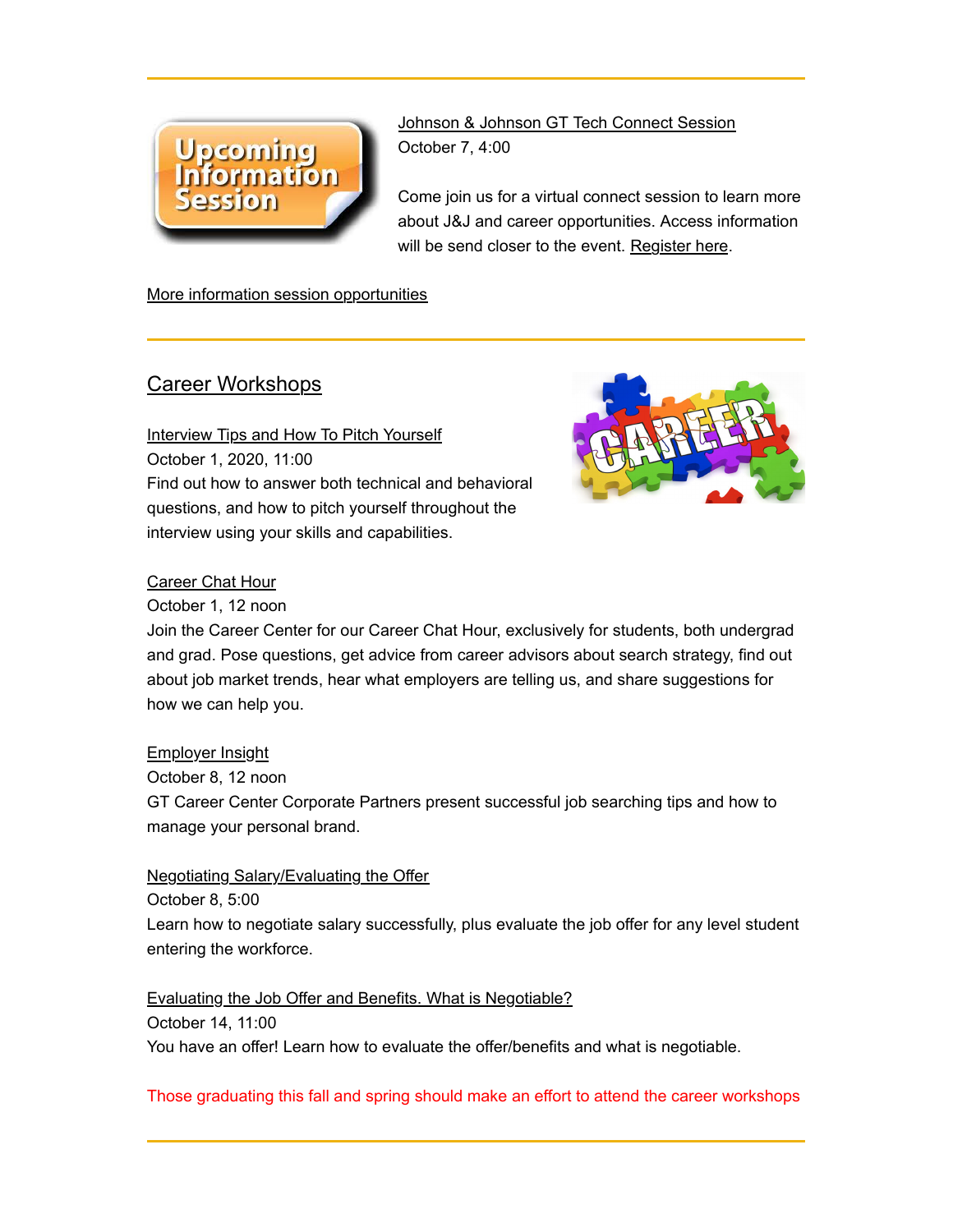

*Academic Support Resources*

*Campus Resources*

*Study Tips*

Undergraduate Student Handbook

LGBTQIA Student Resources

Stamps Health Center

**Tutoring Services** 

**Community Service Information** 

**Library Resources** 

Counseling Services

LGBTQIA Study Abroad Info Session **Webinar** 

## **Support Corner**

Resources are available if you or a peer is in need of support outside of academics.

The GT Counseling Center offers remote services for fall until they can return to standard operating procedures.

After hours, contact the GT Police Department at 404.894.2500 and ask to speak with an on-call counselor.



The Office of the VP-Dean of Students offers a referral resource for concerns about a fellow student or if you need assistance yourself.

The Georgia Crisis & Access Line is staffed with professional social workers and counselors 24 hours a day, every day, to assist those with urgent and emergency needs. 1.800.715.4225



**Don't forget to backup!!!**